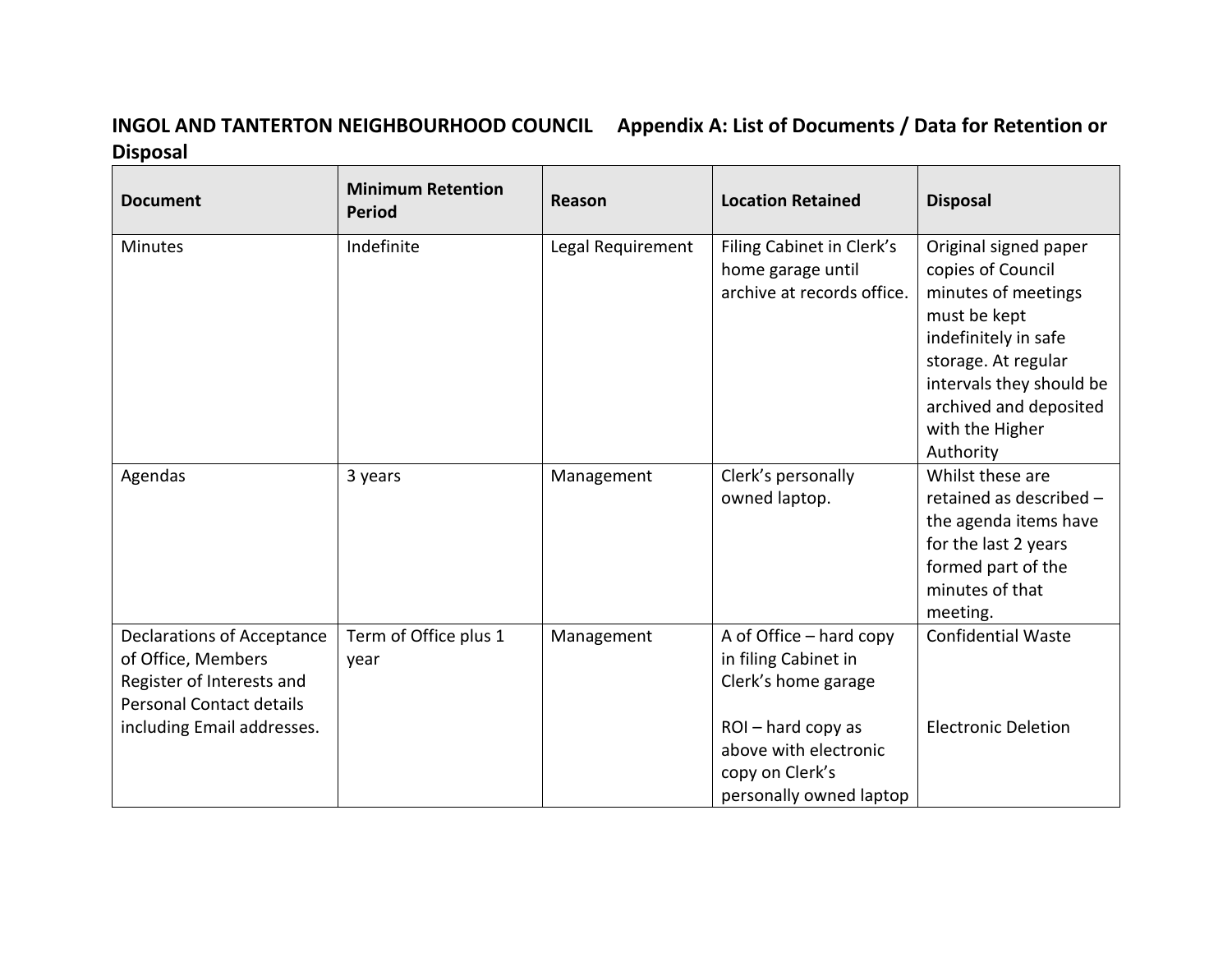| <b>Document</b>                                                                      | <b>Minimum Retention</b><br><b>Period</b>                                              | Reason                              | <b>Location Retained</b>                                                                       |  | <b>Disposal</b>                                         |
|--------------------------------------------------------------------------------------|----------------------------------------------------------------------------------------|-------------------------------------|------------------------------------------------------------------------------------------------|--|---------------------------------------------------------|
| Accident/incident reports<br>relating to Council owned<br>assets.                    | 20 years                                                                               | Potential claims                    | Clerk's personally<br>owned laptop or hard<br>copy                                             |  | <b>Confidential Waste</b><br><b>Electronic Deletion</b> |
| Receipt and payment<br>accounts include paid<br>invoices and supporting<br>documents | 6 years                                                                                | Limitation Act 1980<br>(as amended) | Clerks personally owned<br>laptop / hard copy<br>maintained with each<br>year's accounts file. |  | <b>Confidential Waste</b><br><b>Electronic Deletion</b> |
| Bank statements including<br>deposit/savings accounts                                | Last completed audit<br>year                                                           | Audit                               | Hard copies maintained<br>with each year's<br>accounts file which are<br>retained for 6 years  |  | Confidential waste                                      |
| Bank paying-in books                                                                 | Last completed audit<br>year                                                           | Audit                               | Hard copies maintained<br>with each year's<br>accounts file which are<br>retained for 6 years  |  | Confidential waste                                      |
| Cheque book stubs                                                                    | Last completed audit<br>year                                                           | Audit                               | Hard copies maintained<br>with each year's<br>accounts file which are<br>retained for 6 years  |  | Confidential waste                                      |
| <b>Quotations and tenders</b>                                                        | 6 years                                                                                | Limitation Act 1980<br>(as amended) | N/A currently                                                                                  |  | Confidential waste                                      |
| Personal Data Generally                                                              | For no longer than the period for which the data was required in<br>the first instance |                                     |                                                                                                |  | <b>Confidential Waste</b><br><b>Electronic Deletion</b> |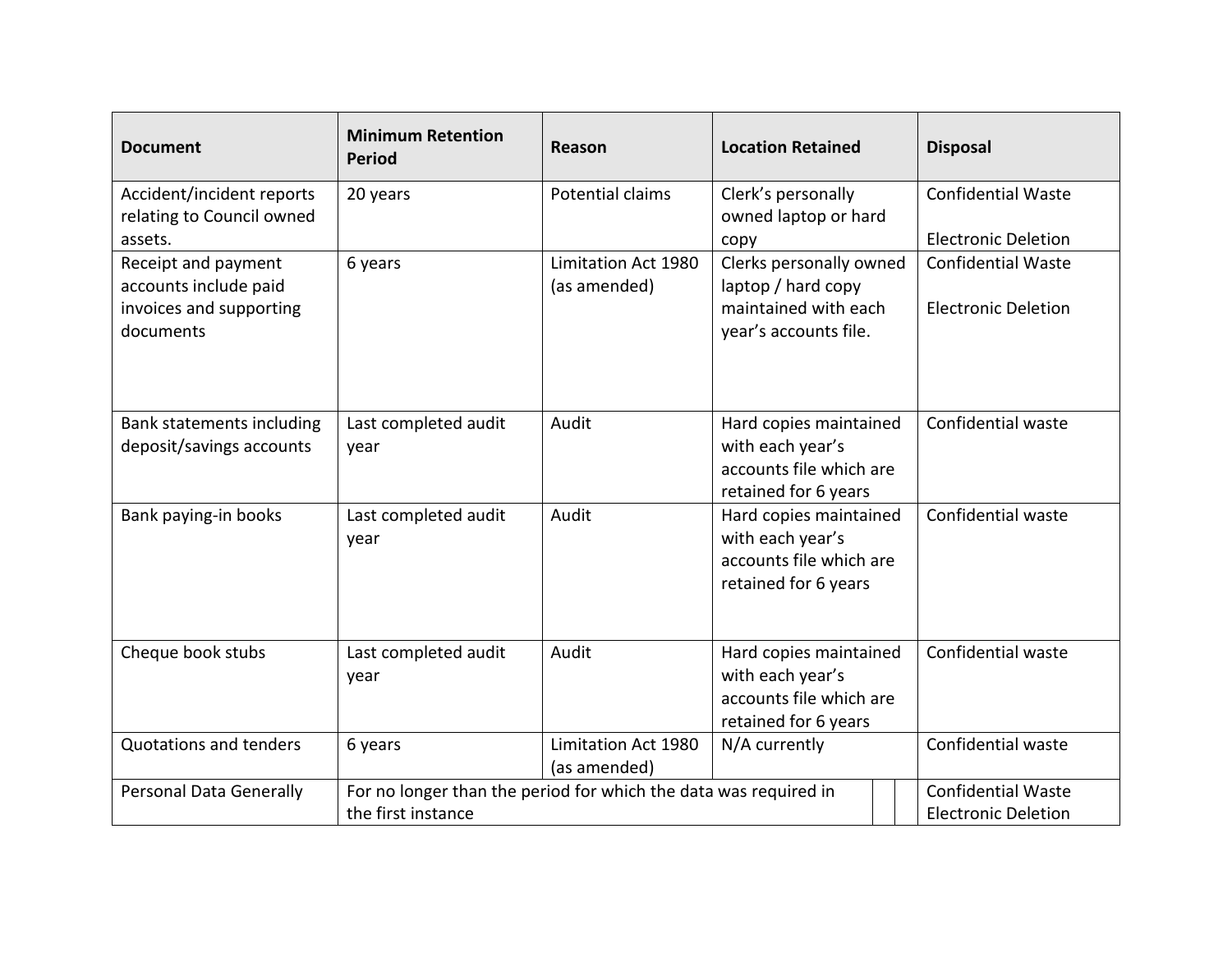| <b>Document</b>                                                                                                    | <b>Minimum Retention</b><br><b>Period</b>            | Reason                              | <b>Location Retained</b>                                                          | <b>Disposal</b>           |
|--------------------------------------------------------------------------------------------------------------------|------------------------------------------------------|-------------------------------------|-----------------------------------------------------------------------------------|---------------------------|
| Paid invoices                                                                                                      | 6 years                                              | Limitation Act 1980<br>(as amended) | Hard copies maintained<br>with each year's<br>accounts file                       | Confidential waste        |
| Paid cheques                                                                                                       | 6 years                                              | Limitation Act 1980<br>(as amended) | Hard copies maintained<br>with each year's<br>accounts file                       | Confidential waste        |
| VAT records                                                                                                        | 6 years generally but 20<br>years for VAT on rents   | <b>VAT</b>                          | Hard copies maintained<br>with each year's<br>accounts file                       | Confidential waste        |
| Insurance policies                                                                                                 | Whilst valid plus 1 year<br>in case of claims        | Management                          | Hard copies maintained<br>with each year's<br>accounts file (retained 6<br>years) | <b>Confidential Waste</b> |
| Title deeds, Trust deeds<br>and leases or other legal<br>documentation relating to<br>land/property ownership      | Indefinite                                           | Management<br>Legal Ownership       | Filing Cabinet located in<br>Clerk's home garage                                  | N/A                       |
| Information from other<br>bodies<br>e.g. circulars from county<br>associations, NALC,<br>principal authorities etc | Retained for as long as it<br>is useful and relevant | Management                          | Filing Cabinet located in<br>Clerk's home garage                                  | Bin                       |
| Contractors / Suppliers<br>Contracts including details                                                             | 6 years                                              | Limitation Act 1980<br>(as amended) | Hard copies maintained<br>with each year's<br>accounts file (retained 6<br>years) | <b>Confidential Waste</b> |